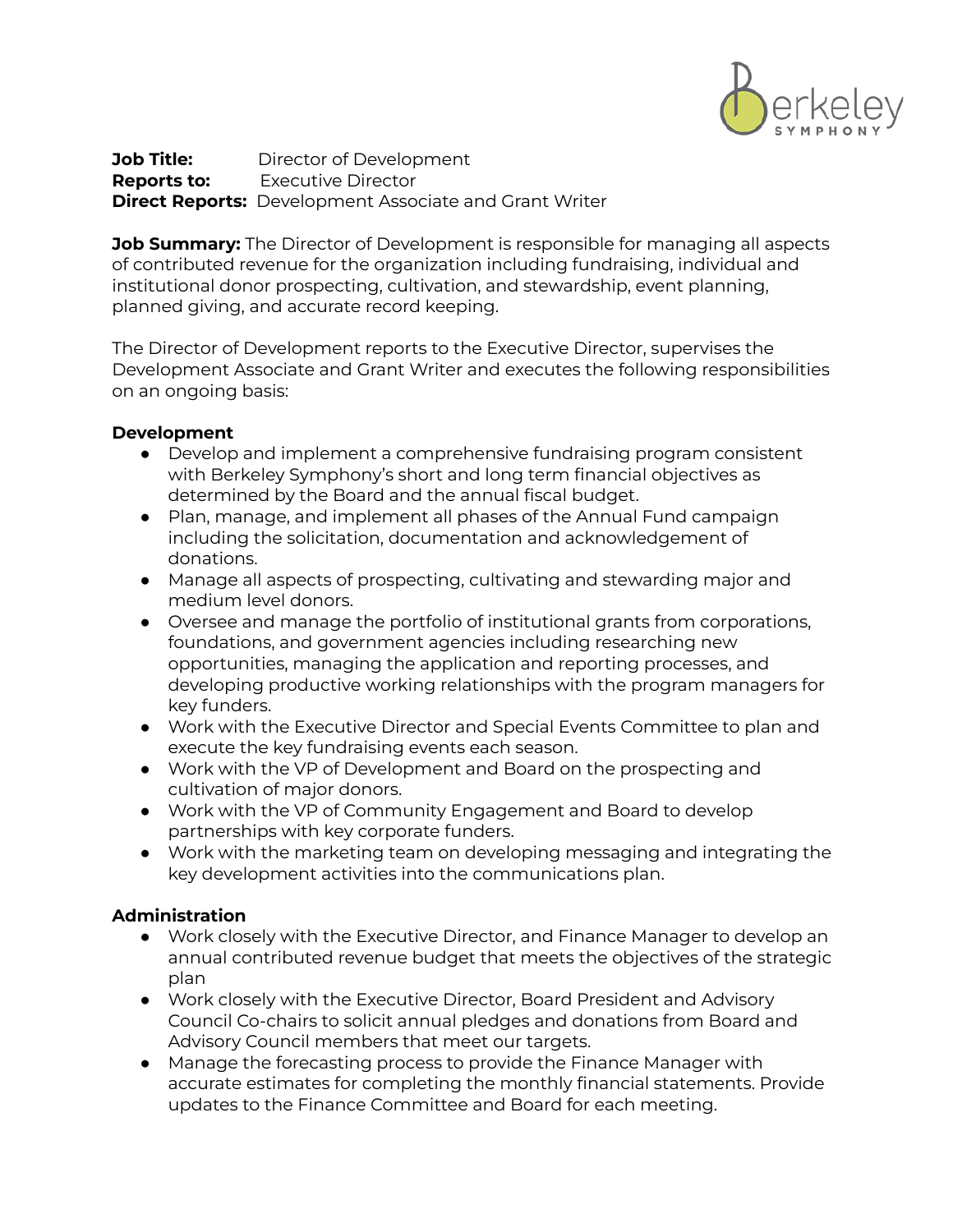- Provide supervision, mentoring and coaching to the Development Associate. Complete annual performance reviews.
- Required to work some nights and weekends for concerts and events.
- Perform other duties as assigned by the Executive Director.

## **Qualifications, Required Knowledge, Skills and Abilities:**

Ideal candidates will demonstrate:

- Four to six years of non-profit fundraising experience, constituent relations and/or membership
- Excellent verbal and written interpersonal and communication skills
- Knowledge and attitude of customer service
- Ability to be very flexible and adapt to change
- Ability to manage time well, particularly while managing competing priorities
- Ability to work independently and as a part of a group. Ability to take initiative, keep a positive attitude, and maintain a professional demeanor
- Adept at problem-solving, critical thinking, and using judgment in situations that that require sensitivity and tact
- Demonstrated interpersonal skills to foster and maintain effective relationships with colleagues, donors, volunteers, and leadership. Ability to interact effectively with diverse groups having competing interests and priorities within the organization and community
- Outstanding attention to detail, organizational skills, and commitment to quality
- Experience in managing multiple areas of non-profit fundraising, including events, individual giving, corporate and foundation/grant giving, campaigns
- Significant experience managing cross-functional projects with tight deadlines
- Knowledge of national trends and best practices in performing arts fundraising. Awareness and knowledge of the Bay area arts and fundraising community
- Experience in importing and exporting data from CRM databases, including mail merges, sorting and reporting capabilities. Ability to learn and apply new software skills. Experience with Google Workspace and WordPress a plus

**FLSA Status**: Full time and FLSA exempt.

**Compensation**: Compensation \$90,000-\$100,000, competitive and commensurate with qualifications and experience. Plus medical, dental and vision benefits.

**To Apply**: Please submit a cover letter and resume by email in PDF or Word formats to [jobs@berkeleysymphony.org](mailto:jobs@berkeleysymphony.org) with the subject line of Development Director. Please, no phone calls or hard copy/physical mail submission. This position is open until filled.